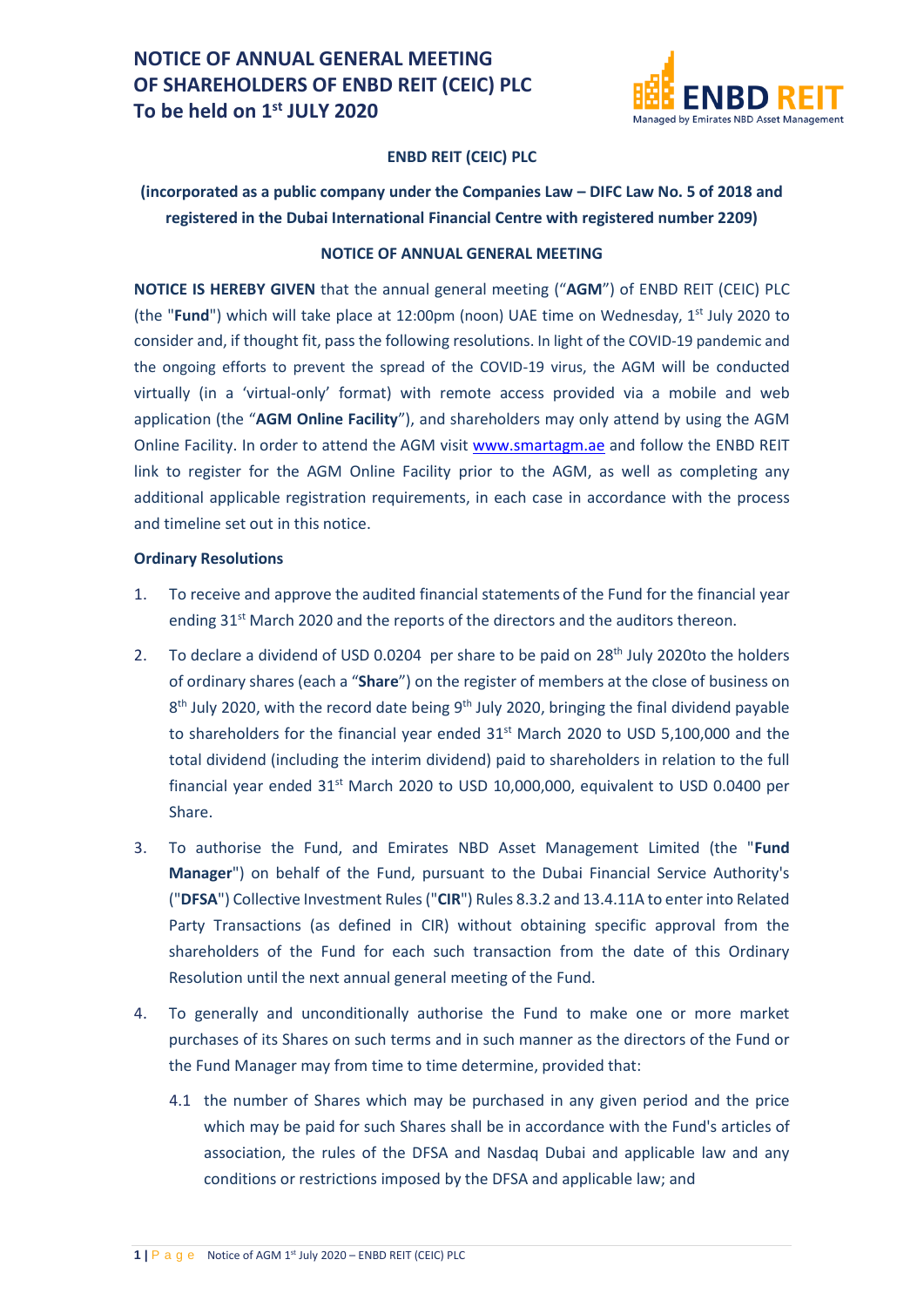

- 4.2 the authority conferred by this Ordinary Resolution shall, unless previously revoked, varied or renewed, expire on the conclusion of the next annual general meeting of the Fund after the date of the passing of this Ordinary Resolution save that the Fund may make a contract to purchase Shares under this authority before the expiry of this authority which will or may be executed wholly or partly after the expiry of the authority and may make a purchase of Shares in pursuance of any such contract as if such authority has not expired.
- 5. To re-appoint Tariq Abdulqader Ibrahim Abdulqader Bin Hendi as director of the Fund.
- 6. To re-appoint Mark Edward John Creasey as director of the Fund.
- 7. To re-appoint Khalid Abdulkareem Ismaeil Ali Alfaheem as director of the Fund.
- 8. To re-appoint Ali Rashid Humaid Almazroei as director of the Fund.
- 9. To re-appoint Khalid Abdulkareem Ismaeil Ali Faheem, Sophie Anita Llewellyn and Christopher Brian Seymour as members of the Investment Committee of the Fund until the conclusion of the next annual general meeting of the Fund.
- 10. To appoint Deloitte & Touche (M.E.) as the auditor of the Fund to hold office until the conclusion of the next annual general meeting of the Fund, or at an earlier date should the shareholders resolve to change the auditors pursuant to a proposal by the board of directors of the Fund (the "**Board**"), and authorise the Board (or a committee thereof) to agree the remuneration of the auditors of the Fund.

#### **Special Resolutions**

1. That the nominal share price of each Share of the Fund is reduced from US\$0.80 per Share to US\$0.001 per share (or as otherwise set out in this resolution) at such time as the Fund Manager or the directors of the Fund deems appropriate, such that the nominal value of the authorised share capital of the Fund will decrease from US\$400,000,000 to US\$500,000 (and the currently issued share capital of the Fund will decrease from US\$200,000,000 to US\$250,000) subject to the approval of the courts and the completion of the relevant procedures set out in the Companies Law, provided that if the courts require that a higher amount of minimum share capital is maintained by the Fund that the Board shall be authorized to reduce the nominal share price of each Share to such higher amount ("**Capital Reduction**"), be and is hereby approved and the Fund Manager or the directors of the Fund (or any person so authorised by the directors of the Fund) be and are hereby authorised to take all actions reasonable or necessary to effect such Capital Reduction, and that the Fund Manager or the directors of the Fund are authorised to: (i) distribute all or part of such reduced share capital amount from time to time at its discretion or take such other action including but not limited to creating or transferring amounts (in whole or in part) to a distributable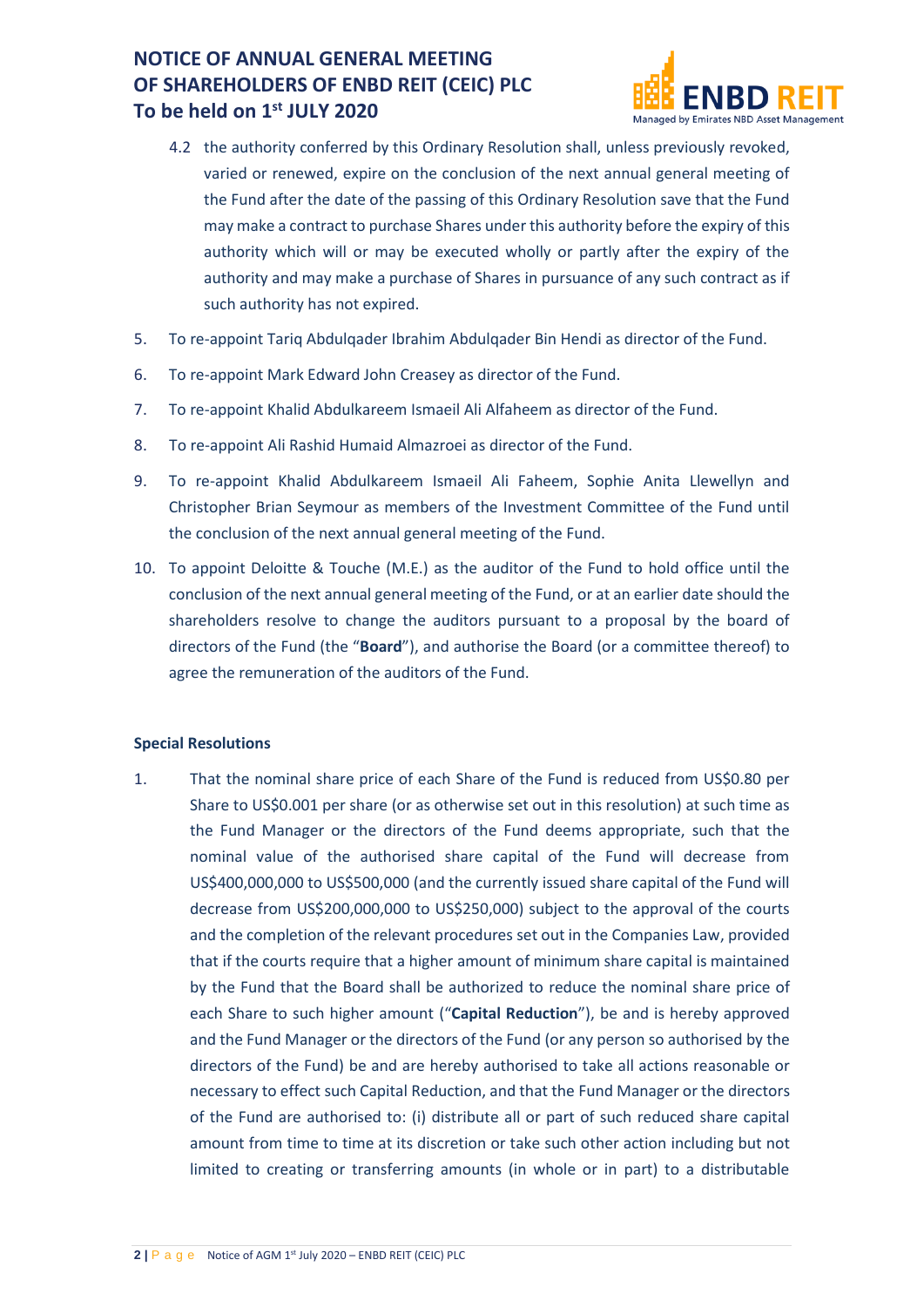

reserve, all or part of the amount of which may be distributed at any time to shareholders by way of as permitted by law, applied for the payment of any purchase of shares in the Fund, transferred to the retained earnings of the Fund or used for any other lawful purpose which the directors may deem appropriate; (ii) amend Article 7.1 of the articles of association of the Fund (based on the form referred to in Special Resolution 2 below) such that it is deleted and replaced in its entirety with the following sentence: "*The authorised share capital of the Company is US\$500,000 and is divided into 500,000,000 Ordinary Shares with a nominal value of US\$0.001 per Ordinary Share*" (or such other authorized share capital and nominal share value as otherwise referred to in this resolution pursuant to the terms set out above), and any member of the Board be authorized to executed such amended articles; and (iii) undertake all actions (including in relation to any new requirements that may be imposed by any change in law or regulation) as the directors may think fit to give effect to the Capital Reduction, the creation of any distributable reserve and the crediting of any reduced capital amount to such distributable reserve, as approved by this resolution. The authority conferred by this Special Resolution shall, unless previously revoked, varied or renewed, continue for the duration of the Fund and shall not expire.

2. That, in addition to the changes to Article 7.1 of the articles of association of the Fund referred to in special resolution 1 above (which may be amended subsequently subject to the process of completing the Capital Reduction), the articles of association produced to the annual general meeting and initialled by the chairman of the meeting for the purpose of identification be approved and adopted as the articles of association of the Fund in substitution for and to the exclusion of all existing articles of association and that the chairman or any other director of the Fund be authorised to date and sign the amended articles of association for filing with the Dubai International Financial Centre ("**DIFC**") Registrar and any regulatory authority as may be required, and the directors of the Fund (or any person so authorised by the directors) be and are hereby authorised to take all actions reasonable or necessary to effect such amendment of the articles (including authorising any member of the Board to execute the amended articles).

By order of the Board of Directors, 10<sup>th</sup> June 2020

Tariq Bin Hendi Director and Chairman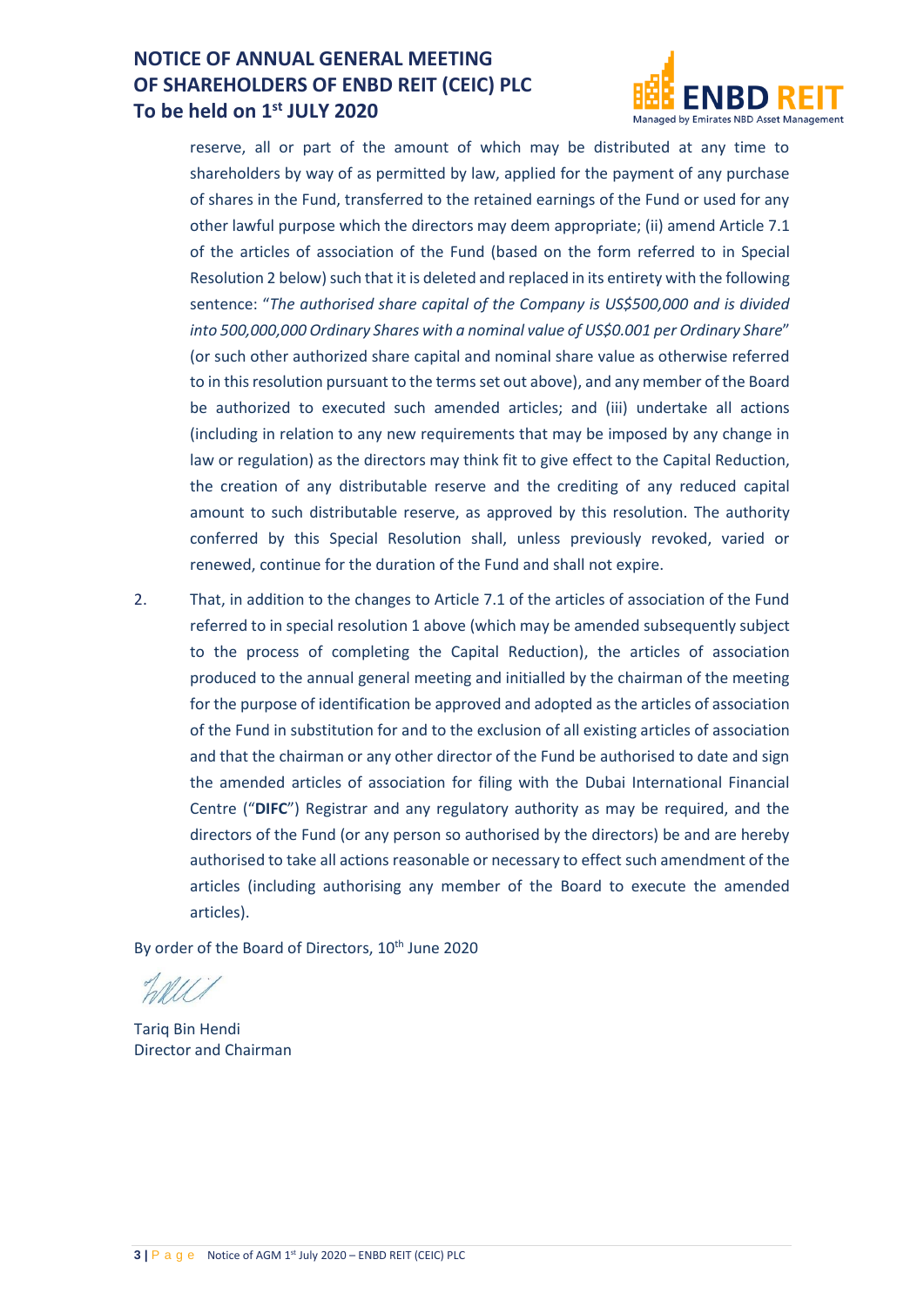

#### **GENERAL NOTES**

### **1) RIGHT TO ATTEND AND VOTE AT THE ANNUAL GENERAL MEETING**

Due to the COVID-19 restrictions and preventative measures currently in place, the AGM will be held virtually (in a 'virtual-only' format) with remote access to the meeting via the AGM Online Facility being provided to you upon request. To attend the AGM please visit [www.smartagm.ae](http://www.smartagm.ae/) and follow the ENBD REIT link to register for the AGM Online Facility prior to the AGM, as well as completing any additional applicable registration requirements, in each case in accordance with the process and timeline set out in this notice.

We also kindly ask that you carefully read and follow the instructions set out in this document with respect to attendance and voting at the AGM.

We also recommend that you allow ample time to complete the log-in process in advance of the commencement of the AGM at 12:00pm (noon) UAE time.

Only those shareholders registered in the register of shareholders of the Fund at 12:00pm (noon) UAE time on Wednesday, 24<sup>th</sup> June 2020 shall be entitled to attend and / or vote at the AGM or any adjournment thereof, in respect of the number of Shares registered in their name at that time.

In each case, changes to the register of shareholders after such time shall be disregarded in determining the rights of any person to attend or vote at the annual general meeting.

**If your shares are held by a third party (e.g. Emirates NBD PJSC, Emirates NBD PJSC – Private Office, Emirates NBD Asset Management Ltd or Emirates Islamic) as nominee ("Nominee"), you are not entitled to attend and/or vote at the AGM or any adjournment thereof unless you follow the instructions in paragraphs 2, 3 and 4 below.**

#### **2) DOCUMENTS HANDLING**

For the handling of the documents, your broker or custodian is referred to as "your Document Agent". Your Document Agent is as follows:

- a) If you have a NIN account<sup>1</sup>, visit www.smartagm.ae and complete the registration process under the ENBD REIT link prior to the meeting in accordance with the timeline set out in this notice. For any queries or assistance with technical difficulties, please contact the Company Secretary, Apex Fund Services (Dubai) Ltd, currently represented by Jean Kenny Labutte a[t enbdreit@apexfunddubai.ae.](mailto:enbdreit@apexfunddubai.ae)
- **b)** If you hold shares via a nominee arrangement with **Emirates NBD PJSC, Emirates NBD PJSC – Private Office, Emirates NBD Asset Management Ltd or Emirates Islamic**, all documents should be sent to **ENBDREITAGM@emiratesnbd.com.**
- **c)** If you hold shares via a nominee arrangement other than with **Emirates NBD PJSC, Emirates NBD PJSC – Private Office, Emirates NBD Asset Management Ltd or Emirates Islamic**, all documents should be sent to your Nominee.

### **3) ATTENDANCE**

#### **a) Direct shareholders (i.e. persons with a NIN account)**

Due to current travel restrictions and preventative measures implemented in relation to the ongoing COVID-19 pandemic, the AGM will be held virtually (in a 'virtual-only' format) with remote access to the meeting via the AGM Online Facility, which will be provided to

 $\_$  , and the set of the set of the set of the set of the set of the set of the set of the set of the set of the set of the set of the set of the set of the set of the set of the set of the set of the set of the set of th <sup>1</sup> A NIN account is an account set up for shareholders directly with the Nasdaq Dubai Central Securities Depository (CSD)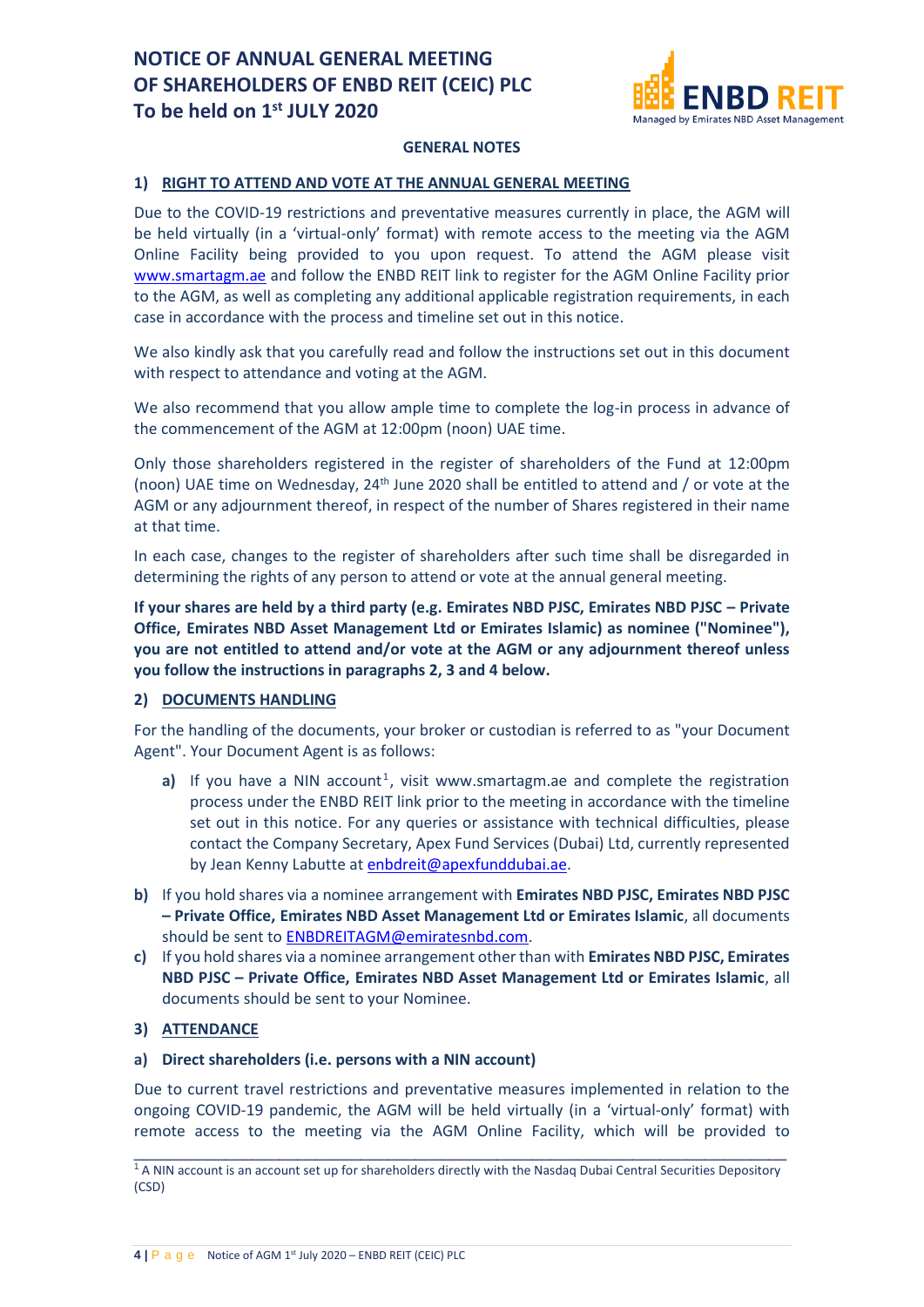

shareholders upon request provided that such request is received in accordance with the process and timeline set out below. Registered participants may attend the AGM by visiting [www.smartagm.ae.](http://www.smartagm.ae/) We recommend that shareholders afford themselves ample time to complete the log-in process in advance of the commencement of the AGM at 12:00pm (noon) UAE time.

If you would like to attend the AGM, you must register for the AGM Online Facility by visiting [www.smartagm.ae](http://www.smartagm.ae/) and completing the registration process under the ENBD REIT link by no later than 12:00pm (noon) UAE time on Monday 29<sup>th</sup> June 2020.

Alternatively, if you do not wish to attend and vote remotely through the AGM Online Facility, you can complete the "Attendance at the Annual General Meeting (AGM ONLINE FACILITY)" Section B of the Voting and Proxy Form (the "**FORM**") and return it signed and dated to your Document Agent (*refer to Section 2 - Documents Handling*), and this must be submitted by no later than the date required by your Document Agent or 2:00pm on Thursday,  $25<sup>th</sup>$  June 2020 (whichever is earlier).

Please note that you will not be able to attend or vote via the AGM Online Facility at the AGM if you have not registered for attendance as outlined above.

**b) Persons whose shares are held by a nominee arrangement with Emirates NBD PJSC, Emirates NBD PJSC – Private Office, Emirates NBD Asset Management Ltd, Emirates Islamic or with another Nominee**

If your shares are held by one of the abovementioned Nominees, please note that the Nominee will vote in favour of all proposed resolutions unless you attend and vote at the virtual AGM via the AGM Online Facility or provide alternative voting instructions to the Nominee by completing "Voting Instructions" Section D of the FORM. In order to attend the virtual AGM via the AGM Online Facility please first complete "Attendance at the Annual General Meeting (AGM ONLINE FACILITY)" Section B of the FORM. You will then receive further instructions by separate communication from your Nominee to complete your registration for attending via the AGM Online Facility.

The FORM must be submitted by no later than the date required by your Document Agent or 2:00pm on Thursday, 25<sup>th</sup> June 2020 (whichever is earlier). Please also note that if you also wish to attend via the AGM Online Facility (pursuant to the instructions referred to above), registration on the website for the AGM Online Facility must be completed by no later than 12:00pm (noon) UAE time on Monday 29<sup>th</sup> June 2020.

#### **4) PROXY APPOINTMENT** (this Section applies to persons with a NIN account only)

Any shareholder entitled to attend and vote at the AGM may appoint one or more proxies to exercise all or any of the rights of the shareholder to attend, speak and vote on their behalf at the AGM, provided that the proxy has completed the registration process for the AGM Online Facility referred to above in paragraph 3(a). A proxy need not be a shareholder of the Fund.

If you would like to appoint a Proxy - Part C you may elect for that Proxy to vote with your instructions on each resolution or at their discretion. If you would like to vote without attending the AGM please appoint the Chairman as Proxy (by filling out "Proxy"– Part C of the FORM) along with your "Voting Instructions" – Part D of the FORM indicating your vote on each resolution, and return such Proxy and Voting Instructions signed and dated to your Document Agent (*refer to paragraph 2 above 2 - Documents Handling*), as soon as possible but no later than the date required by your Document Agent or 2:00pm on Thursday, 25<sup>th</sup> June 2020 (whichever is earlier).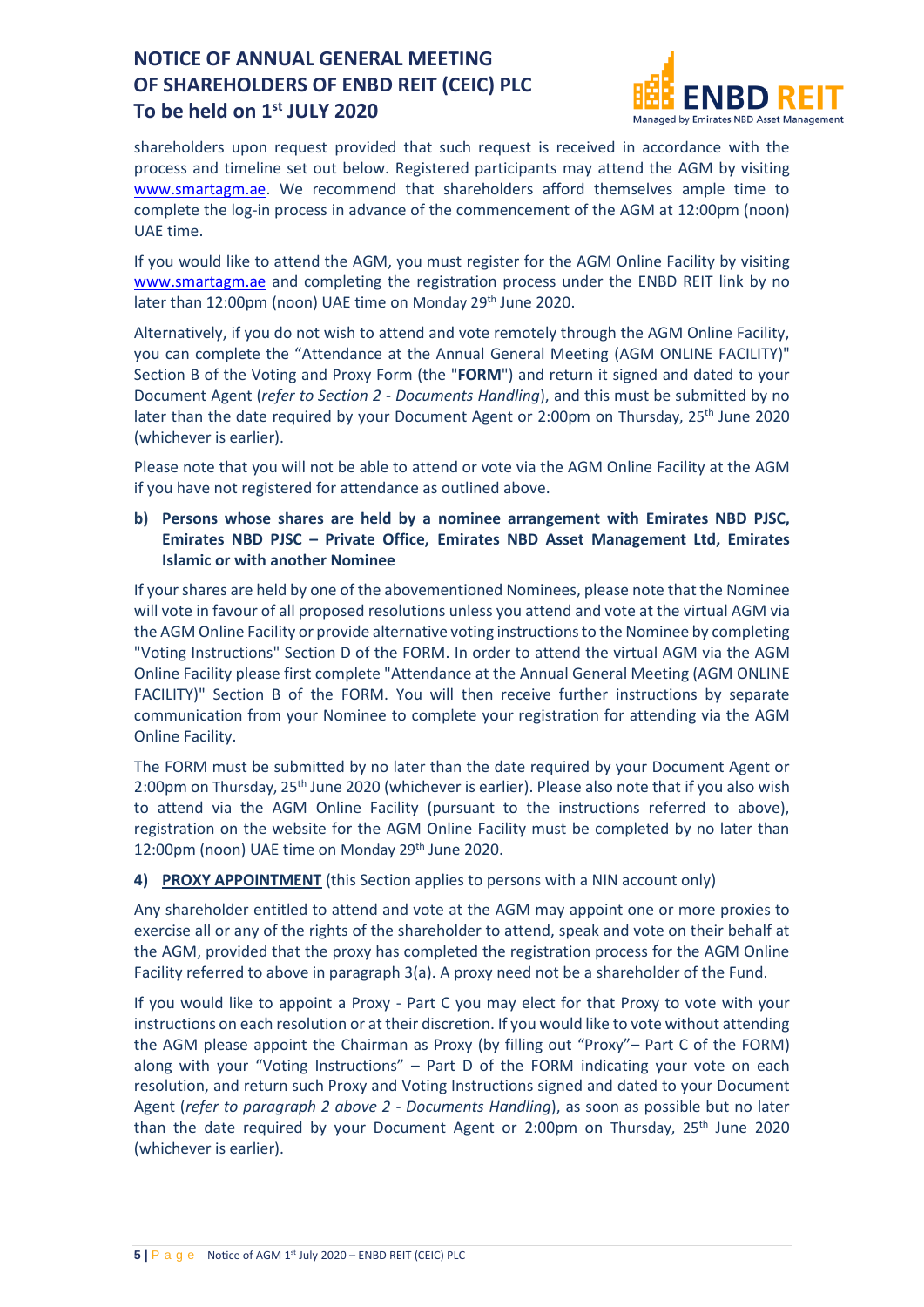

In order for the proxy to attend the AGM, he or she must register for the AGM Online Facility by no later than 12:00pm (noon) UAE time on Monday 29<sup>th</sup> June 2020.

To be effective, "Proxy" Part C of the FORM must be received together with the power of attorney or other authority (if any) under which it is signed or a duly certified copy of such power or authority. Completion and return of the FORM will not prevent a Shareholder from attending via the AGM Online Facility and voting at the AGM in place of the proxy *provided* you have subsequently changed your instruction to register your attendance at the virtual AGM via the AGM Online Facility in the manner specified above (and by the deadline referred to above of 12:00pm (noon) UAE time on Monday 29<sup>th</sup> June 2020).

Any corporation which is a Shareholder may, by resolution of its directors or other governing body, authorise a person(s) to act as its representative(s) at the annual general meeting. The Fund (or any person acting on its behalf) may require any representative of a corporation to produce a certified copy of the resolution authorising him/her to act as such or other satisfactory evidence of his/her authority before permitting him/her to exercise his/her powers.

### **5) AVAILABILITY OF DOCUMENTS**

A copy of this notice, the FORM and all other documents referenced in this notice can be found on the Fund's website a[t http://www.enbdreit.com/reit/investor-relations.](http://www.enbdreit.com/reit/investor-relations)

### **6) NOTICE OF ADJOURNED MEETING**

In the event that the virtual AGM fails to reach the required legal quorum, the meeting will be adjourned to 12:00pm (noon) UAE time on Thursday 9<sup>th</sup> July 2020 at the AGM Online Facility.

### **7) LAST REGISTRATION FOR THE AGM ONLINE FACILITY**

In the event that you experience technical difficulties with the registration process, we may consider late registration up to 24 hours prior to the time the AGM at the Fund Manager's discretion, provided that you have notified the Company Secretary of these issues prior to such time.

#### **8) ASSISTANCE**

If you have any other requirements, or any technical issues with respect to registration for the AGM Online Facility, please contact the Company Secretary, Apex Fund Services (Dubai) Ltd, currently represented by Jean Kenny Labutte, and we will be pleased to provide appropriate help.

Email: [enbdreit@apexfunddubai.ae](mailto:enbdreit@apexfunddubai.ae) Tel: +971 4 428 9221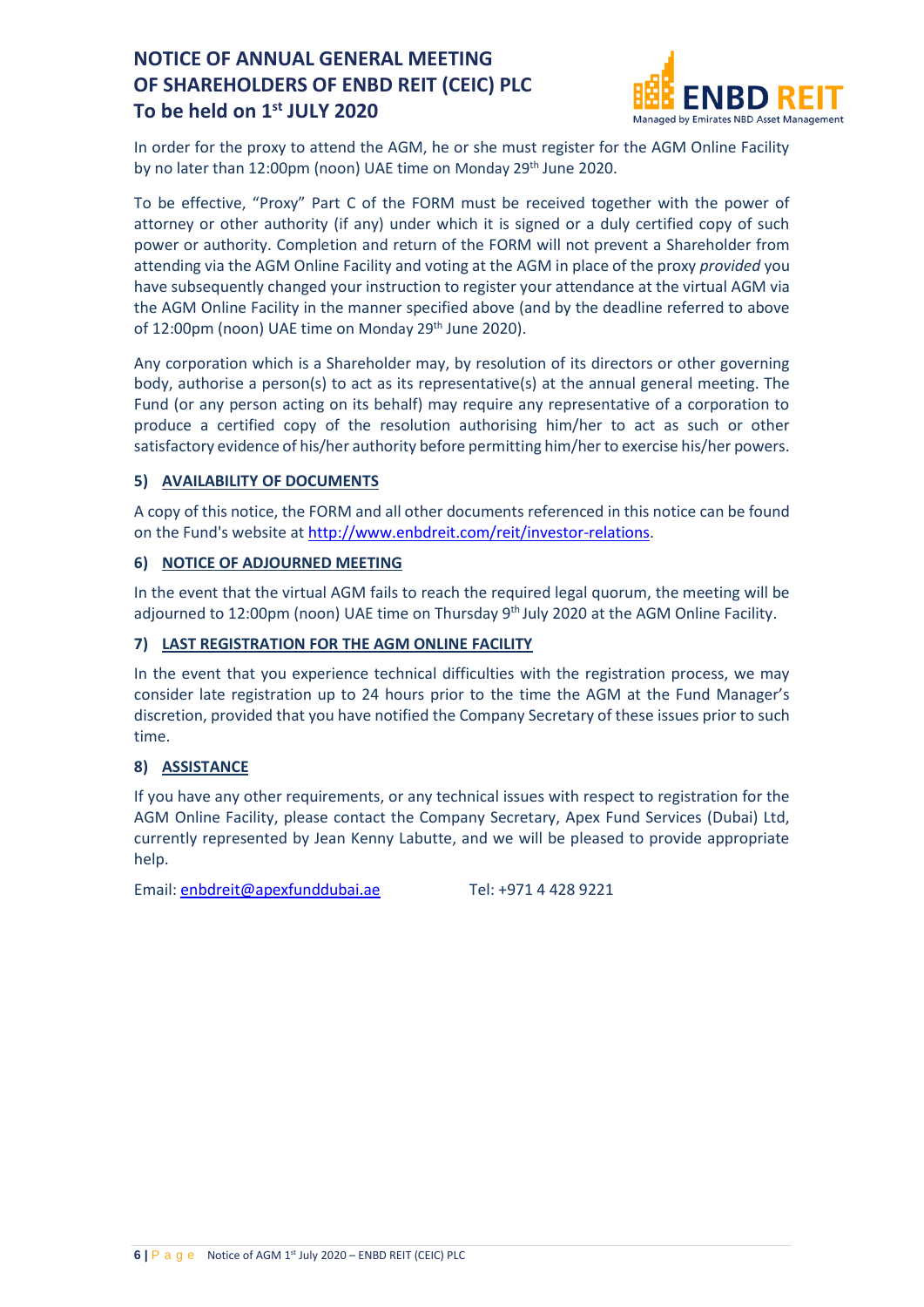

#### **EXPLANATORY NOTES**

The notes below give an explanation of the resolutions that will be proposed at the annual general meeting.

#### **Ordinary Resolution 1 – Final Report and Accounts**

Pursuant to article 103(4)(c) of the New Companies Law "w*ithin 6 months after the end of the financial year, the accounts for that year shall be, in respect of a Public Company, laid before a General Meeting, together with a copy of the auditor's report and Directors' report, for discussion and, if thought fit, approval by the Shareholders.*"

This provides the shareholders with an opportunity to discuss the performance of the Fund during the year, its management and prospects for the future. The Fund shall file the accounts and auditor's report with the DIFC Registrar of Companies within 7 days after the annual general meeting.

#### **Ordinary Resolution 2 – Dividend**

Following calculations of the Fund Manager, the Fund's directors recommended a final dividend of USD 5,100,000 for the financial year ended  $31<sup>st</sup>$  March 2020. Shareholders, subject to the resolution being approved, will receive a payment of USD 0.0204 per Share on 28<sup>th</sup> July 2020.

#### **Ordinary Resolution 3 – Pre-approval of Related Party Transactions**

Rules 8.3.2 and 13.4.11A of the Collective Investment Rules ("**CIR**") set out various requirements as regards transactions with Related Parties (as defined in the CIR) which includes a requirement for approval by an ordinary resolution of a proposed transaction with a Related Party when the total consideration or value of the investment opportunity is 5% or more of the most recent net asset value as disclosed in the latest published audited accounts of the Fund. Ordinary Resolution 3 authorises the Fund, and the Fund Manager on behalf of the Fund, to enter into Related Party Transactions (as defined in CIR) without obtaining specific approval from the shareholders of the Fund for each such transaction from the date of this Ordinary Resolution until the next annual general meeting of the Fund.

#### **Ordinary Resolution 4 – Purchase of Own Shares**

The Fund seeks approval to purchase a limited number of its shares. The Fund's purchase of its own shares is subject to the prior written approval of the DFSA. The DFSA may impose restrictions and conditions on the Fund's purchase of its own shares.

Following DFSA approval, the Board or the Fund Manager would exercise the right to purchase the shares only in circumstances and on such terms that the directors and/or the Fund Manager believes to be in the best interest of the shareholders.

#### **Ordinary Resolutions 5, 6, 7 and 8 – Board of Directors**

Tariq Bin Hendi and Mark Creasey were appointed as directors of the Fund on  $1<sup>st</sup>$  March 2017. Pursuant to the previous resolutions of the Fund appointing each of them as directors, the continuation of each director's appointment is subject to reappointment by the shareholders of the Fund at the Fund's next annual general meeting.

Khalid Abdulkareem Ismaeil Ali Alfaheem and Ali Rashid Humaid Almazroei were appointed as directors of the fund on  $10<sup>th</sup>$  December 2018 and 25<sup>th</sup> December 2018, respectively. Pursuant to the previous resolutions of the Fund appointing each of them as directors, the continuation of each director's appointment is subject to reappointment by the shareholders of the Fund at the Fund's next annual general meeting.

#### **Ordinary Resolution 9 – Investment Committee**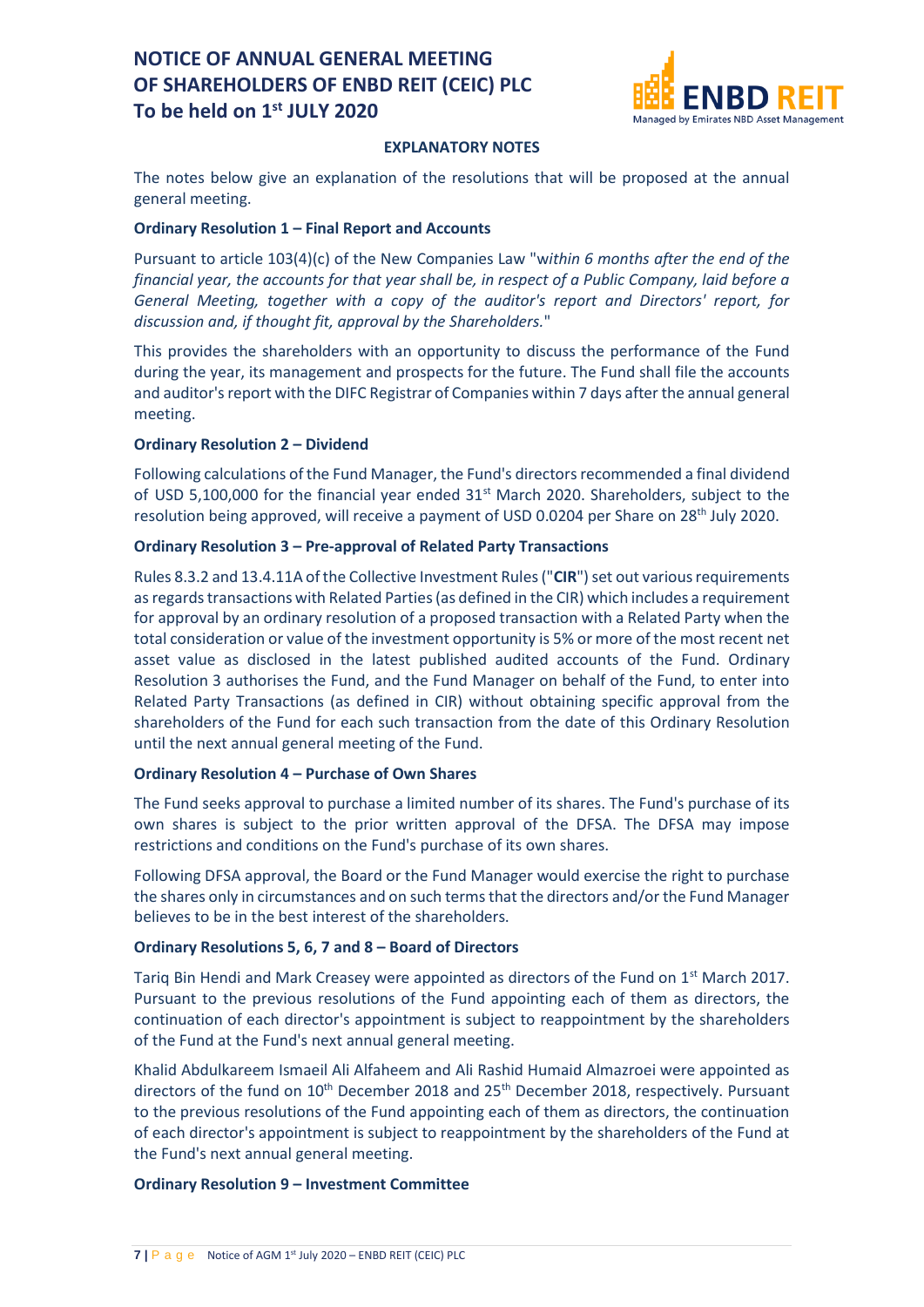

The Investment Committee's role is to review investment opportunities of the Fund. No direct real estate investment may be made by the Fund without the prior approval of the Investment Committee.

The appointment of the members of the Investment Committee commenced on 19<sup>th</sup> March 2017 and, unless terminated earlier in accordance with the terms of their letters of appointment, was expressed to continue for an initial term expiring at the conclusion of the next annual general meeting of the Fund. Ordinary Resolution 9 appoints each member of the Investment Committee for a further term expiring on the conclusion of the next annual general meeting of the Fund.

### **Ordinary Resolution 10 – Auditor**

The Fund is required by law to appoint or re-appoint its auditor at each annual general meeting such appointment to run from the conclusion of that meeting to the conclusion of the next annual general meeting. Ordinary Resolution 10 proposes the appointment of Deloitte & Touche (M.E.) as auditor of the Fund to hold office until the conclusion of the next annual general meeting (unless the shareholders resolve at an earlier date to change the auditors pursuant to a proposal by the Board) and authorization of the Board (or a committee thereof) to agree the remuneration of such auditors of the Fund.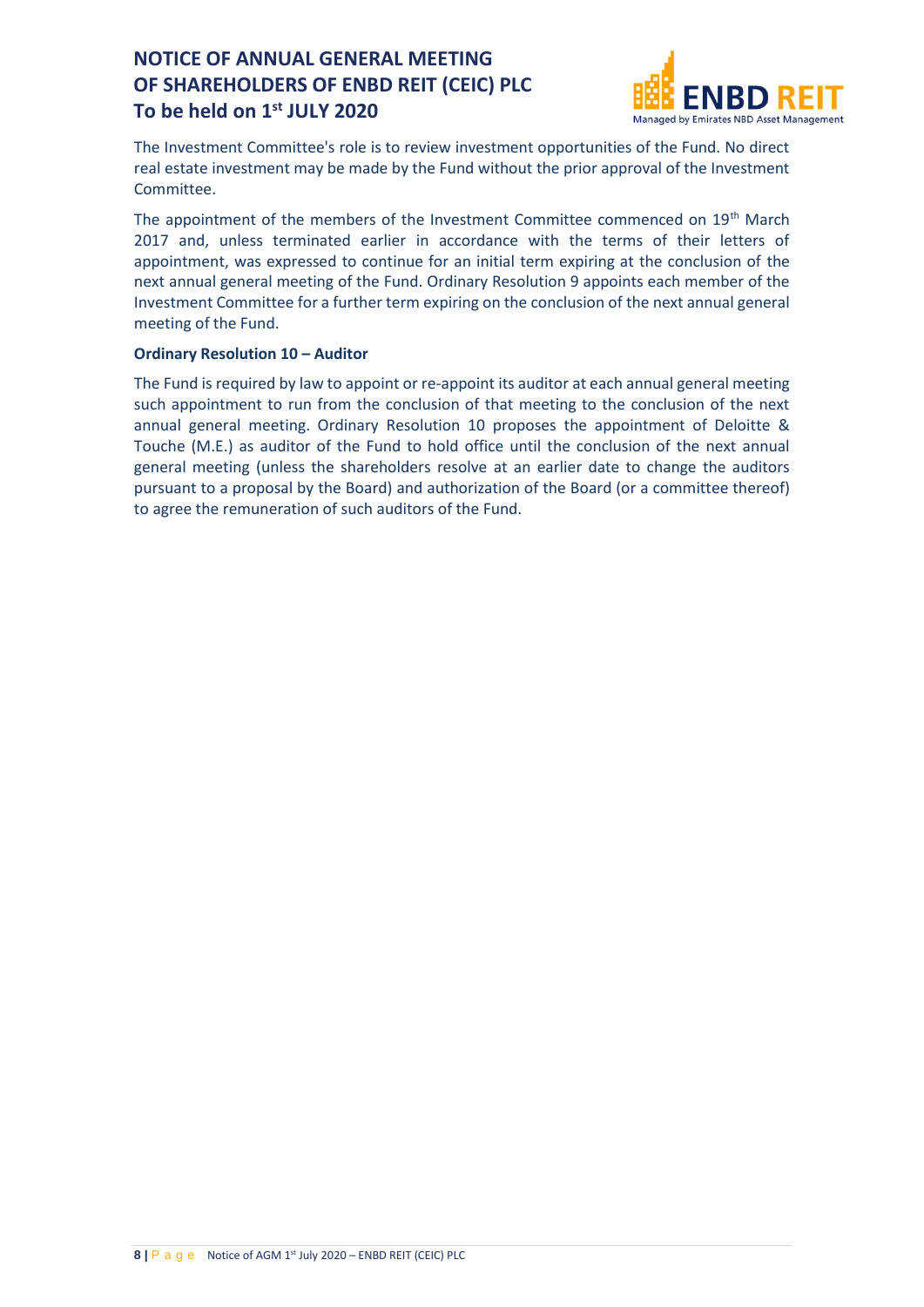

#### **Special Resolution 1 – Capital Reduction**

The Capital Reduction (by way of a reduction in the nominal share price), as proposed by special resolution 1, will provide an accounting adjustment to reduce the share capital of the company on the balance sheet and reallocate it to a distributable reserve (subject to applicable law and regulations) where it may be utilised to make payments to shareholders as either dividends (where the Fund has distributable profits for a period, e.g. generated by net rental income during a period), special dividends, or as return of capital (e.g. from the sale of assets). The reason for proposing this special resolution is due to the decline in valuations across the Fund's portfolio over the last two years, which has reduced the distributable reserve by approximately USD 62m. A distributable reserve of approximately USD 20m still remains as at 31 March 2020, however, further declines in valuation (particularly in relation to the COVID-19 pandemic) could further reduce this amount to a point where interim and final dividends going forward may not be paid, despite cash being generated from positive cashflows.

In order to give effect to this Capital Reduction ,an application will be made to the courts in line with the requirements of the DIFC Companies Law to reduce the share capital such that the nominal value of each Share is reduced to \$0.001. If approved, the Board also seeks the authority to complete the process and make an amendment to Article 7.1 of the Fund's articles of association without the need to seek further shareholder approval. In the event the court requires a higher nominal share price, the Board shall be authorized to use such higher amount for the purposes of the Capital Reduction.

The amount of the Capital Reduction is significant in order to avoid having to seek further shareholder (and court, as the case may be) in respect of incremental reductions of share capital, which would likely be expensive and time consuming.

#### **Special Resolution 2 – Amendment of the Articles of Association**

Special Resolution 2 proposes certain amendments to be made to the articles of association of the Fund to deal with matters relating to the Capital Reduction, certain limited changes for compliance with the DIFC Law No. 5 of 2018, as amended ("**Companies Law**") and other newly enacted DIFC laws.

A copy of the articles of association as amended is made available along with this notice. A comparison showing the proposed changes to the current articles of association of the Fund will be available on the Fund's investor relations website (http://www.enbdreit.com/reit/investor-relations) from the date of this document.

We set out below a brief summary of the key amendments proposed to the articles of association of the Fund:

- Article 2.1 (Interpretation): the words "as amended" have been added to the definition of the "CIL Law" after the name and number of the law.
- Article 2.2(e) (Interpretation): A clarification has been added to confirm that the Fund may communicate with its shareholders by electronic means (as included elsewhere in the Fund's articles of association).
- Article 7.1 (Authorised Share Capital): In addition to the changes referred to in Special Resolution 1 above, reference to the Fund having a variable share capital has been deleted to align with article 35(a) of the Companies Law, that each share in the capital of the Fund must have a fixed nominal value. As a result, the former Article 7.2 is now numbered Article 7.1.
- Article 10 (Alteration of share capital): Wording has been added to the end of the provision to permit amounts (including any reserve or other balance) resulting from a capital decrease to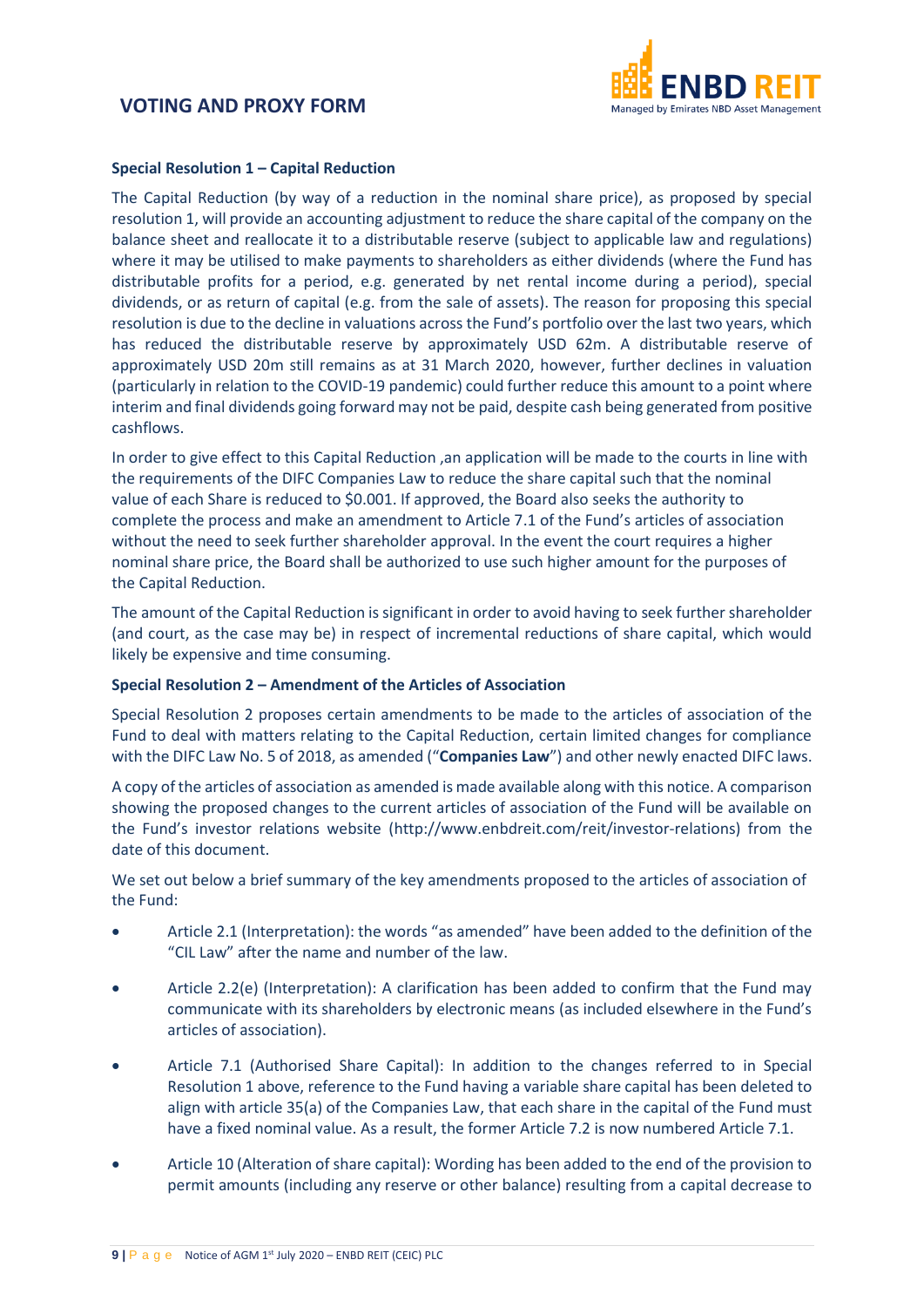

be distributed to the Fund's shareholder as determined by the Board or by way of Ordinary Resolution.

- Article 58.2 (Amendment of these Articles): The wording "if applicable" was added with respect to written approval of amendments to the articles of association by the DFSA.
- Article 59.2 (Number of Directors): Reference to a director being a body corporate has been deleted to align with article 66(2) of the Companies Law.
- Article 116.6 (Distribution of dividends): A new provision 117.6 has been added to clarify that there shall be no restrictions on the distribution of the Fund's reserves, except as required under the Companies Law or the DFSA Rules.
- Articles 130.1(b) and 131.3 (Evidence of service): Wording has been added to clarify the evidence of electronic communications. In addition, wording has been added to clarify that a person being present (in person or proxy) at any meeting shall be deemed to have received notice of such meeting.
- Article 131.1 (Winding up): The approval requirement for winding up based on a shareholder resolution has been changed from a Special Resolution to an Ordinary Resolution in line with the DIFC Insolvency Law. Reference to the DIFC Insolvency Law has also been updated to refer to the current such law.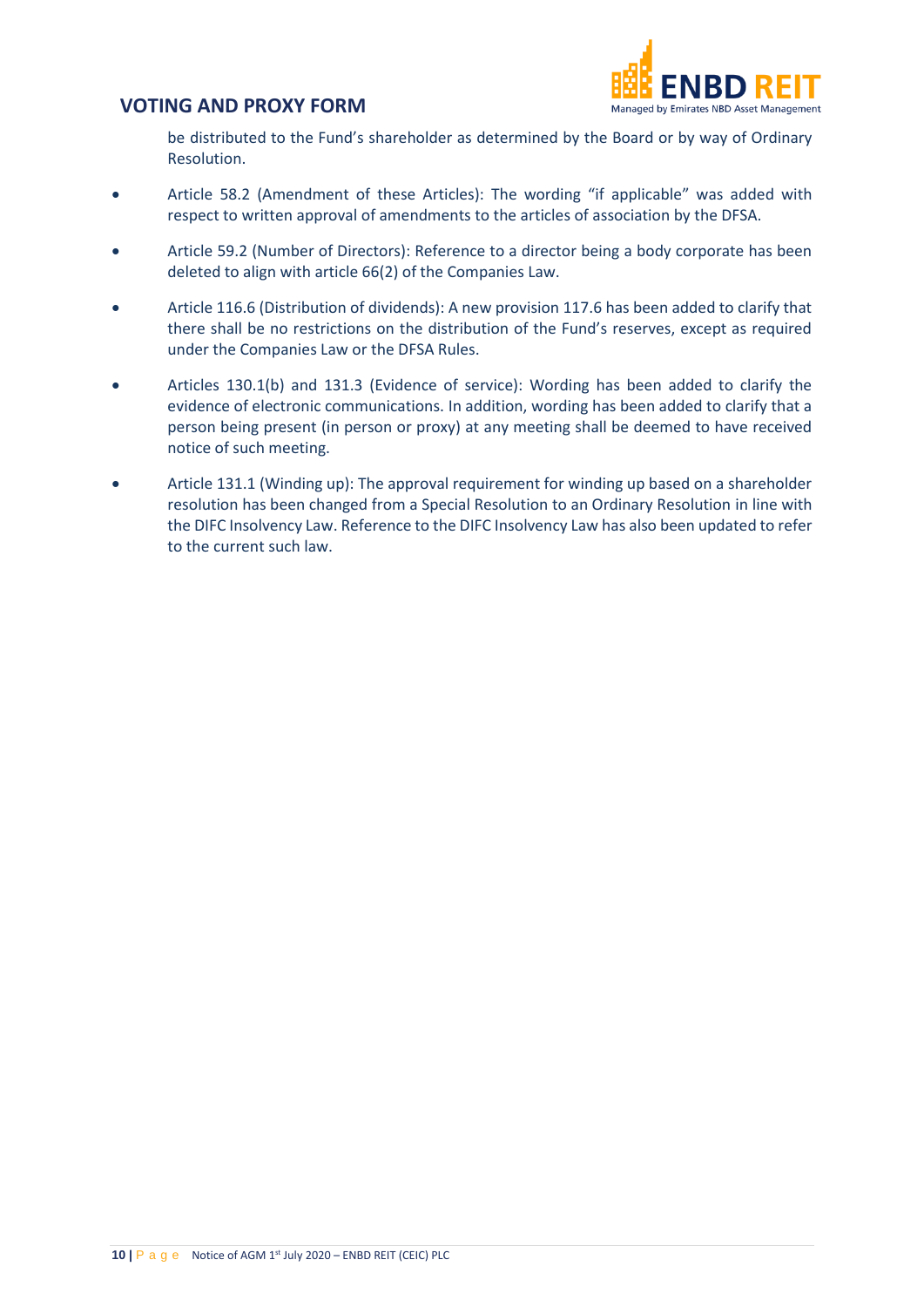

Return this form **SIGNED AND DATED** to your broker, custodian or nominee (as applicable) by **2:00pm on Thursday, 25th June 2020**.

This form is for use by shareholders of ENBD REIT (CEIC) PLC (the "**Fund**") in connection with the AGM of the shareholders of the Fund to be held at 12:00pm (noon) UAE time on Wednesday 1<sup>st</sup> July 2020 through a 'virtual-only' format using the AGM Online Facility or any adjournments thereof.

#### **A. SHAREHOLDER INFORMATION**

| I / We declare myself / ourselves to be the owner(s) (or beneficial owner(s) in case of nominee shareholding) of<br>shares in the Fund as at 12:00pm (noon) UAE time on Wednesday 24 <sup>th</sup> June 2020.                                                                                                                                                                                                                                                                                                                                                                                              |                                                         |  |  |  |
|------------------------------------------------------------------------------------------------------------------------------------------------------------------------------------------------------------------------------------------------------------------------------------------------------------------------------------------------------------------------------------------------------------------------------------------------------------------------------------------------------------------------------------------------------------------------------------------------------------|---------------------------------------------------------|--|--|--|
| $\Box$ Direct shareholder (i.e. a person with NIN account) * $\Box$ Shares held by nominee **                                                                                                                                                                                                                                                                                                                                                                                                                                                                                                              |                                                         |  |  |  |
| <b>NAME</b>                                                                                                                                                                                                                                                                                                                                                                                                                                                                                                                                                                                                |                                                         |  |  |  |
| <b>ADDRESS</b>                                                                                                                                                                                                                                                                                                                                                                                                                                                                                                                                                                                             |                                                         |  |  |  |
| <b>CITY</b>                                                                                                                                                                                                                                                                                                                                                                                                                                                                                                                                                                                                | <b>COUNTRY</b>                                          |  |  |  |
| * Name of Broker / Custodian (if applicable):                                                                                                                                                                                                                                                                                                                                                                                                                                                                                                                                                              |                                                         |  |  |  |
| * NIN Account number / Account number with Broker                                                                                                                                                                                                                                                                                                                                                                                                                                                                                                                                                          |                                                         |  |  |  |
| ** Name of Nominee (if applicable):                                                                                                                                                                                                                                                                                                                                                                                                                                                                                                                                                                        |                                                         |  |  |  |
| /2020<br>Date:                                                                                                                                                                                                                                                                                                                                                                                                                                                                                                                                                                                             | Signature / Corporate Seal                              |  |  |  |
| B. ATTENDANCE AT THE ANNUAL GENERAL MEETING (AGM ONLINE FACILITY) (please tick one box)                                                                                                                                                                                                                                                                                                                                                                                                                                                                                                                    |                                                         |  |  |  |
| $\Box$ Attending (please register via the AGM Online Facility)<br>$\Box$ Not attending                                                                                                                                                                                                                                                                                                                                                                                                                                                                                                                     | $\Box$ Attending by proxy (see "PROXY" Section C below) |  |  |  |
| <b>C.</b> PROXY (this Section C applies to persons with a NIN account only)                                                                                                                                                                                                                                                                                                                                                                                                                                                                                                                                |                                                         |  |  |  |
| I / We declare myself / ourselves to be the owner(s) of ________________________<br>shares in the Fund as at 12:00pm<br>(noon) UAE time on Wednesday 24 <sup>th</sup> June 2020 and hereby appoint (tick the appropriate box):                                                                                                                                                                                                                                                                                                                                                                             |                                                         |  |  |  |
| $\square$ Mr / Ms / Miss with Emirates ID / Passport number                                                                                                                                                                                                                                                                                                                                                                                                                                                                                                                                                |                                                         |  |  |  |
| or                                                                                                                                                                                                                                                                                                                                                                                                                                                                                                                                                                                                         |                                                         |  |  |  |
| $\Box$ the Chairman of the meeting                                                                                                                                                                                                                                                                                                                                                                                                                                                                                                                                                                         |                                                         |  |  |  |
| as my / our proxy to attend, speak and vote for me / us and on my / our behalf at the AGM (and the proxy will register via the<br>AGM Online Facility).                                                                                                                                                                                                                                                                                                                                                                                                                                                    |                                                         |  |  |  |
| If the appointed proxy / representative is NOT the Chairman of the meeting, please tick one of the boxes below regarding the<br>voting instructions:                                                                                                                                                                                                                                                                                                                                                                                                                                                       |                                                         |  |  |  |
| $\Box$ Voting instructions included<br>$\Box$ No voting instructions – proxy will vote at his/her own discretion                                                                                                                                                                                                                                                                                                                                                                                                                                                                                           |                                                         |  |  |  |
| /2020<br>Date:                                                                                                                                                                                                                                                                                                                                                                                                                                                                                                                                                                                             | Signature / Corporate Seal                              |  |  |  |
| Important Notice: Proxy / representative will be requested to provide an electronic copy of Emirates ID or passport. Corporate<br>shareholders wishing to appoint a corporate representative to attend the AGM on their behalf should annex the resolution<br>appointing their representative to this form. The Fund (or any person acting on its behalf) may require any representative of a<br>corporation to produce a certified copy of the resolution authorising that representative to act as such or other satisfactory<br>evidence of his authority before permitting him to exercise his powers. |                                                         |  |  |  |
| VOTING INSTRUCTIONS (Please tick one of the below boxes for the voting instructions):<br>D.                                                                                                                                                                                                                                                                                                                                                                                                                                                                                                                |                                                         |  |  |  |
| $\Box$ I / We direct that the vote(s) shall be cast by my / our proxy on the resolution as indicated below.                                                                                                                                                                                                                                                                                                                                                                                                                                                                                                |                                                         |  |  |  |

□ I / We direct that I / we will not be attending the AGM and I / we hereby submit the votes to the proposed resolutions.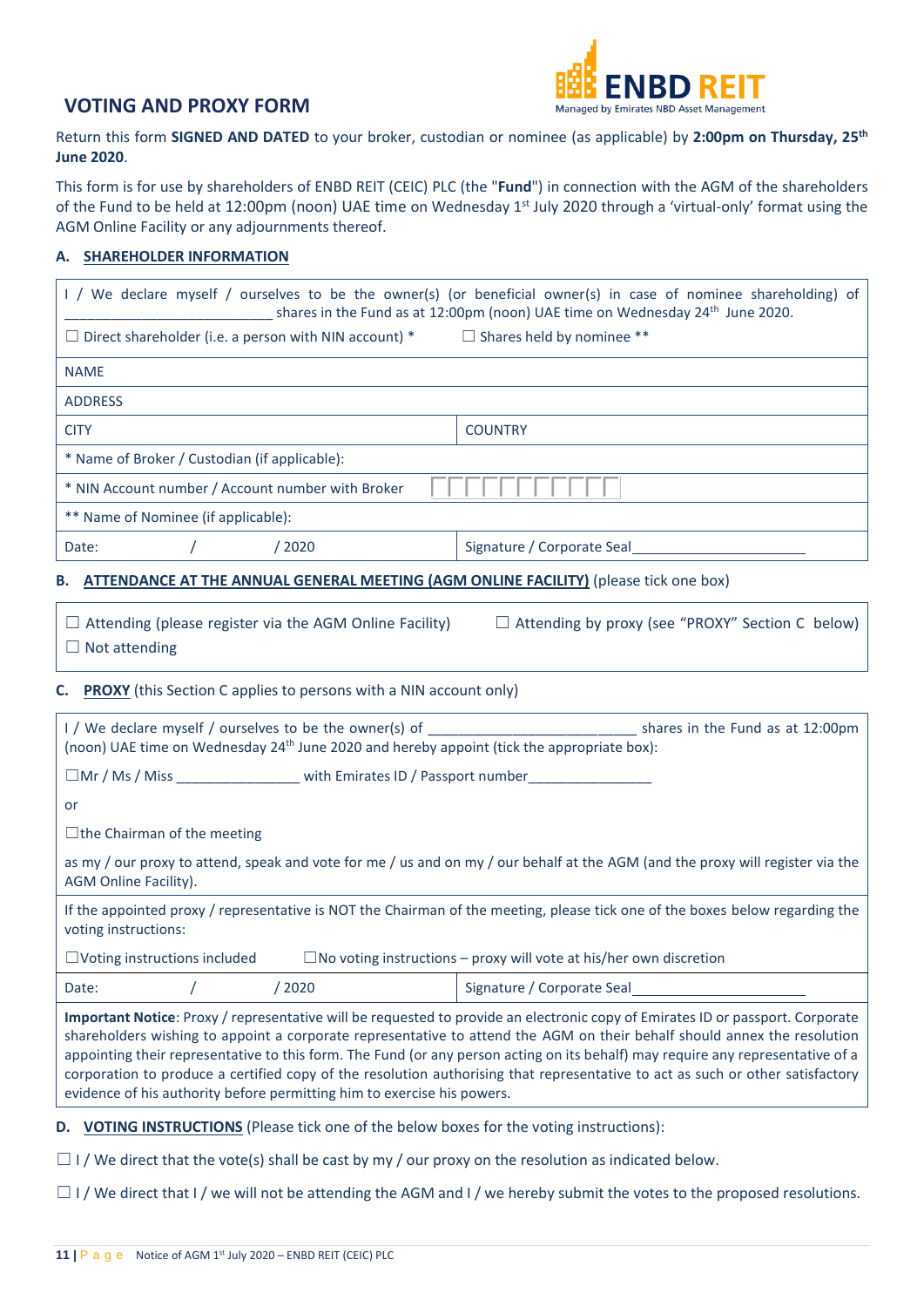

| <b>RESOLUTION 1 - ORDINARY</b>                                                                                                                                                                                                                                                                                                                                                                                                                                                                                                                                                                                                                                                                                                                                                                                                                                                                                                                                                                                                                                                                                                                                |  |  |  |  |
|---------------------------------------------------------------------------------------------------------------------------------------------------------------------------------------------------------------------------------------------------------------------------------------------------------------------------------------------------------------------------------------------------------------------------------------------------------------------------------------------------------------------------------------------------------------------------------------------------------------------------------------------------------------------------------------------------------------------------------------------------------------------------------------------------------------------------------------------------------------------------------------------------------------------------------------------------------------------------------------------------------------------------------------------------------------------------------------------------------------------------------------------------------------|--|--|--|--|
| To receive and approve the audited financial statements of the Fund for the financial year ending 31 <sup>st</sup> March 2020 and<br>the reports of the directors and the auditors thereon.                                                                                                                                                                                                                                                                                                                                                                                                                                                                                                                                                                                                                                                                                                                                                                                                                                                                                                                                                                   |  |  |  |  |
| $\square$ For<br>$\Box$ Against<br>$\Box$ Abstain                                                                                                                                                                                                                                                                                                                                                                                                                                                                                                                                                                                                                                                                                                                                                                                                                                                                                                                                                                                                                                                                                                             |  |  |  |  |
| <b>RESOLUTION 2 - ORDINARY</b>                                                                                                                                                                                                                                                                                                                                                                                                                                                                                                                                                                                                                                                                                                                                                                                                                                                                                                                                                                                                                                                                                                                                |  |  |  |  |
| To declare a dividend of USD 0.0204 per share to be paid on 28 <sup>th</sup> July 2020to the holders of ordinary shares (each<br>a "Share") on the register of members at the close of business on 8 <sup>th</sup> July 2020, with the record date being 9th July<br>2020, bringing the final dividend payable to shareholders for the financial year ended 31st March 2020 to USD<br>5,100,000 and the total dividend (including the interim dividend) paid to shareholders in relation to the full financial<br>year ended 31st March 2020 to USD 10,000,000, equivalent to USD 0.0400 per Share.<br>$\square$ For<br>$\Box$ Against<br>$\Box$ Abstain                                                                                                                                                                                                                                                                                                                                                                                                                                                                                                      |  |  |  |  |
| <b>RESOLUTION 3 - ORDINARY</b>                                                                                                                                                                                                                                                                                                                                                                                                                                                                                                                                                                                                                                                                                                                                                                                                                                                                                                                                                                                                                                                                                                                                |  |  |  |  |
| To authorise the Fund, and Emirates NBD Asset Management Limited (the "Fund Manager") on behalf of the Fund,<br>pursuant to the Dubai Financial Service Authority's ("DFSA") Collective Investment Rules ("CIR") Rules 8.3.2 and 13.4.11A<br>to enter into Related Party Transactions (as defined in CIR) without obtaining specific approval from the shareholders of<br>the Fund for each such transaction from the date of this Ordinary Resolution until the next annual general meeting of the<br>Fund.                                                                                                                                                                                                                                                                                                                                                                                                                                                                                                                                                                                                                                                  |  |  |  |  |
| $\square$ For<br>$\Box$ Against<br>$\Box$ Abstain                                                                                                                                                                                                                                                                                                                                                                                                                                                                                                                                                                                                                                                                                                                                                                                                                                                                                                                                                                                                                                                                                                             |  |  |  |  |
| <b>RESOLUTION 4 - ORDINARY</b>                                                                                                                                                                                                                                                                                                                                                                                                                                                                                                                                                                                                                                                                                                                                                                                                                                                                                                                                                                                                                                                                                                                                |  |  |  |  |
| To generally and unconditionally authorise the Fund to make one or more market purchases of its Shares on such terms<br>and in such manner as the directors of the Fund or the Fund Manager may from time to time determine, provided that:<br>4.1 the number of Shares which may be purchased in any given period and the price which may be paid for such Shares<br>shall be in accordance with the Fund's articles of association, the rules of the DFSA and Nasdaq Dubai and applicable<br>law and any conditions or restrictions imposed by the DFSA and applicable law; and<br>4.2 the authority conferred by this Ordinary Resolution shall, unless previously revoked, varied or renewed, expire on<br>the conclusion of the next annual general meeting of the Fund after the date of the passing of this Ordinary Resolution<br>save that the Fund may make a contract to purchase Shares under this authority before the expiry of this authority<br>which will or may be executed wholly or partly after the expiry of the authority and may make a purchase of Shares<br>in pursuance of any such contract as if such authority has not expired. |  |  |  |  |
| $\Box$ For $\Box$ Against<br>$\Box$ Abstain                                                                                                                                                                                                                                                                                                                                                                                                                                                                                                                                                                                                                                                                                                                                                                                                                                                                                                                                                                                                                                                                                                                   |  |  |  |  |
| <b>RESOLUTION 5 - ORDINARY</b>                                                                                                                                                                                                                                                                                                                                                                                                                                                                                                                                                                                                                                                                                                                                                                                                                                                                                                                                                                                                                                                                                                                                |  |  |  |  |
| To re-appoint Tariq Abdulgader Ibrahim Abdulgader Bin Hendi as director of the Fund.                                                                                                                                                                                                                                                                                                                                                                                                                                                                                                                                                                                                                                                                                                                                                                                                                                                                                                                                                                                                                                                                          |  |  |  |  |
| $\square$ For<br>$\Box$ Against<br>$\Box$ Abstain                                                                                                                                                                                                                                                                                                                                                                                                                                                                                                                                                                                                                                                                                                                                                                                                                                                                                                                                                                                                                                                                                                             |  |  |  |  |
| <b>RESOLUTION 6 - ORDINARY</b>                                                                                                                                                                                                                                                                                                                                                                                                                                                                                                                                                                                                                                                                                                                                                                                                                                                                                                                                                                                                                                                                                                                                |  |  |  |  |
| To re-appoint Mark Edward John Creasey as director of the Fund.                                                                                                                                                                                                                                                                                                                                                                                                                                                                                                                                                                                                                                                                                                                                                                                                                                                                                                                                                                                                                                                                                               |  |  |  |  |
| $\square$ For<br>$\Box$ Abstain<br>$\Box$ Against                                                                                                                                                                                                                                                                                                                                                                                                                                                                                                                                                                                                                                                                                                                                                                                                                                                                                                                                                                                                                                                                                                             |  |  |  |  |
| <b>RESOLUTION 7 - ORDINARY</b>                                                                                                                                                                                                                                                                                                                                                                                                                                                                                                                                                                                                                                                                                                                                                                                                                                                                                                                                                                                                                                                                                                                                |  |  |  |  |
| To re-appoint Khalid Abdulkareem Ismaeil Ali Alfaheem as director of the Fund.                                                                                                                                                                                                                                                                                                                                                                                                                                                                                                                                                                                                                                                                                                                                                                                                                                                                                                                                                                                                                                                                                |  |  |  |  |
| $\square$ For<br>$\Box$ Abstain<br>$\Box$ Against                                                                                                                                                                                                                                                                                                                                                                                                                                                                                                                                                                                                                                                                                                                                                                                                                                                                                                                                                                                                                                                                                                             |  |  |  |  |
| <b>RESOLUTION 8 - ORDINARY</b>                                                                                                                                                                                                                                                                                                                                                                                                                                                                                                                                                                                                                                                                                                                                                                                                                                                                                                                                                                                                                                                                                                                                |  |  |  |  |
| To re-appoint Ali Rashid Humaid Almazroei as director of the Fund.                                                                                                                                                                                                                                                                                                                                                                                                                                                                                                                                                                                                                                                                                                                                                                                                                                                                                                                                                                                                                                                                                            |  |  |  |  |
| $\square$ For<br>$\Box$ Abstain<br>$\Box$ Against                                                                                                                                                                                                                                                                                                                                                                                                                                                                                                                                                                                                                                                                                                                                                                                                                                                                                                                                                                                                                                                                                                             |  |  |  |  |
| <b>RESOLUTION 9 - ORDINARY</b>                                                                                                                                                                                                                                                                                                                                                                                                                                                                                                                                                                                                                                                                                                                                                                                                                                                                                                                                                                                                                                                                                                                                |  |  |  |  |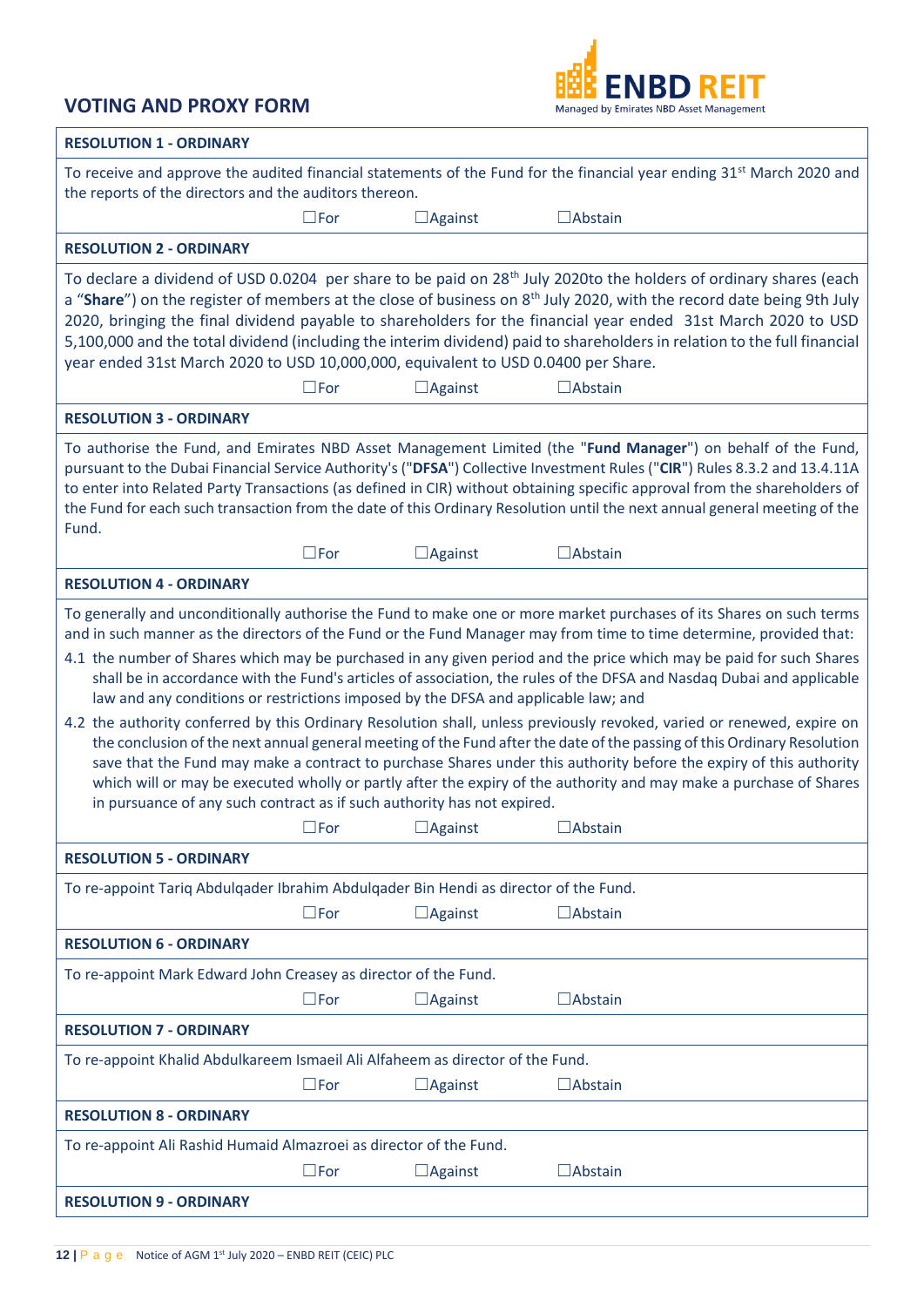

| To re-appoint Khalid Abdulkareem Ismaeil Ali Faheem, Sophie Anita Llewellyn and Christopher Brian Seymour as members<br>of the Investment Committee of the Fund until the conclusion of the next annual general meeting of the Fund.                                                                                                                                                                                                                                                                                                                                                                                                                                                                                                                                                                                                                                                                                                                                                                                                                                                                                                                                                                                                                                                 |                |                |  |  |  |
|--------------------------------------------------------------------------------------------------------------------------------------------------------------------------------------------------------------------------------------------------------------------------------------------------------------------------------------------------------------------------------------------------------------------------------------------------------------------------------------------------------------------------------------------------------------------------------------------------------------------------------------------------------------------------------------------------------------------------------------------------------------------------------------------------------------------------------------------------------------------------------------------------------------------------------------------------------------------------------------------------------------------------------------------------------------------------------------------------------------------------------------------------------------------------------------------------------------------------------------------------------------------------------------|----------------|----------------|--|--|--|
| $\square$ For                                                                                                                                                                                                                                                                                                                                                                                                                                                                                                                                                                                                                                                                                                                                                                                                                                                                                                                                                                                                                                                                                                                                                                                                                                                                        | $\Box$ Against | $\Box$ Abstain |  |  |  |
| <b>RESOLUTION 10 - ORDINARY</b>                                                                                                                                                                                                                                                                                                                                                                                                                                                                                                                                                                                                                                                                                                                                                                                                                                                                                                                                                                                                                                                                                                                                                                                                                                                      |                |                |  |  |  |
| To appoint Deloitte & Touche (M.E.) as the auditor of the Fund to hold office until the conclusion of the next annual<br>general meeting of the Fund, or at an earlier date should the shareholders resolve to change the auditors pursuant<br>to a proposal by the Board, and authorise the Board (or a committee thereof) to agree the remuneration of the auditors<br>of the Fund.                                                                                                                                                                                                                                                                                                                                                                                                                                                                                                                                                                                                                                                                                                                                                                                                                                                                                                |                |                |  |  |  |
| $\square$ For                                                                                                                                                                                                                                                                                                                                                                                                                                                                                                                                                                                                                                                                                                                                                                                                                                                                                                                                                                                                                                                                                                                                                                                                                                                                        | $\Box$ Against | $\Box$ Abstain |  |  |  |
| <b>RESOLUTION 1 - SPECIAL</b>                                                                                                                                                                                                                                                                                                                                                                                                                                                                                                                                                                                                                                                                                                                                                                                                                                                                                                                                                                                                                                                                                                                                                                                                                                                        |                |                |  |  |  |
| That the nominal share price of each Share of the Fund is reduced from US\$0.80 per Share to US\$0.001 per share<br>(or as otherwise set out in this resolution) at such time as the Fund Manager or the directors of the Fund deems<br>appropriate, such that the nominal value of the authorised share capital of the Fund will decrease from<br>US\$400,000,000 to US\$500,000 (and the currently issued share capital of the Fund will decrease from<br>US\$200,000,000 to US\$250,000) subject to the approval of the courts and the completion of the relevant<br>procedures set out in the Companies Law, provided that if the courts require that a higher amount of minimum<br>share capital is maintained by the Fund that the Board shall be authorized to reduce the nominal share price of<br>each Share to such higher amount ("Capital Reduction"), be and is hereby approved and the Fund Manager or the<br>directors of the Fund (or any person so authorised by the directors of the Fund) be and are hereby authorised to<br>take all actions reasonable or necessary to effect such Capital Reduction, and that the Fund Manager or the<br>directors of the Fund are authorised to: (i) distribute all or part of such reduced share capital amount from time to |                |                |  |  |  |

directors of the Fund are authorised to: (i) distribute all or part of such reduced share capital amount from time to time at its discretion or take such other action including but not limited to creating or transferring amounts (in whole or in part) to a distributable reserve, all or part of the amount of which may be distributed at any time to shareholders by way of as permitted by law, applied for the payment of any purchase of shares in the Fund, transferred to the retained earnings of the Fund or used for any other lawful purpose which the directors may deem appropriate; (ii) amend Article 7.1 of the articles of association of the Fund (based on the form referred to in Special Resolution 2 below) such that it is deleted and replaced in its entirety with the following sentence: "*The authorised share capital of the Company is US\$500,000 and is divided into 500,000,000 Ordinary Shares with a nominal value of US\$0.001 per Ordinary Share*" (or such other authorized share capital and nominal share value as otherwise referred to in this resolution pursuant to the terms set out above), and any member of the Board be authorized to executed such amended articles; and (iii) undertake all actions (including in relation to any new requirements that may be imposed by any change in law or regulation) as the directors may think fit to give effect to the Capital Reduction, the creation of any distributable reserve and the crediting of any reduced capital amount to such distributable reserve, as approved by this resolution. The authority conferred by this Special Resolution shall, unless previously revoked, varied or renewed, continue for the duration of the Fund and shall not expire.

☐For ☐Against ☐Abstain

#### **RESOLUTION 2 – SPECIAL**

That, in addition to the changes to Article 7.1 of the articles of association of the Fund referred to in special resolution 1 above (which may be amended subsequently subject to the process of completing the Capital Reduction), the articles of association produced to the meeting and initialled by the chairman of the meeting for the purpose of identification be approved and adopted as the articles of association of the Fund in substitution for and to the exclusion of all existing articles of association and that the chairman or any other director of the Fund be authorised to date and sign the amended articles of association for filing with the DIFC Registrar and any regulatory authority as may be required, and the directors of the Fund (or any person so authorised by the directors) be and are hereby authorised to take all actions reasonable or necessary to effect such amendment of the articles (including authorising any member of the Board to execute the amended articles).

☐For ☐Against ☐Abstain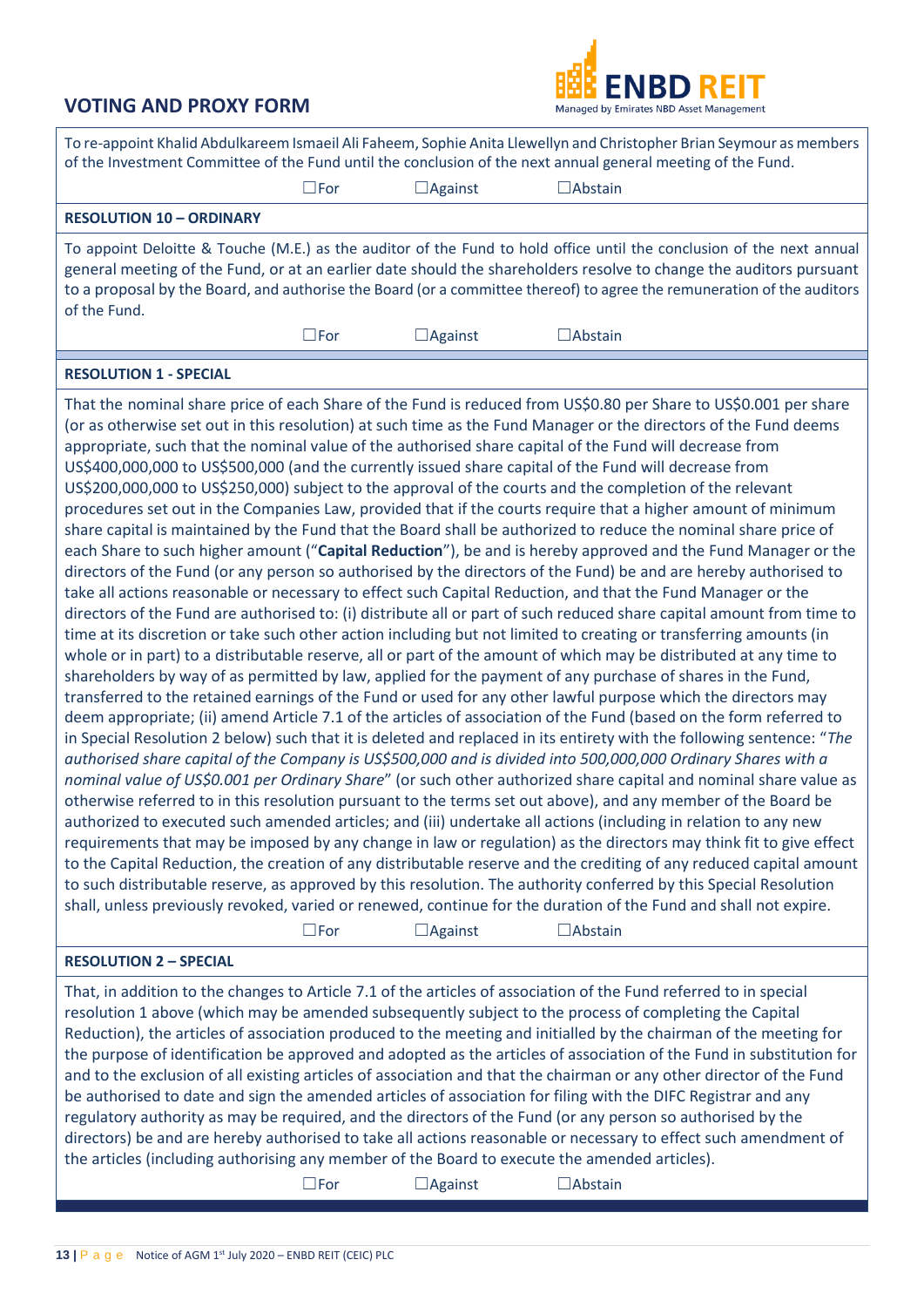

**Important Notice:** On receipt of this form duly signed and without any specific direction on a particular matter, your proxy will vote or abstain at his / her discretion on the resolutions listed above and other business transacted at the AGM as he / she thinks fit.

| <b>Signature</b> | <b>Date</b> |
|------------------|-------------|
|                  |             |